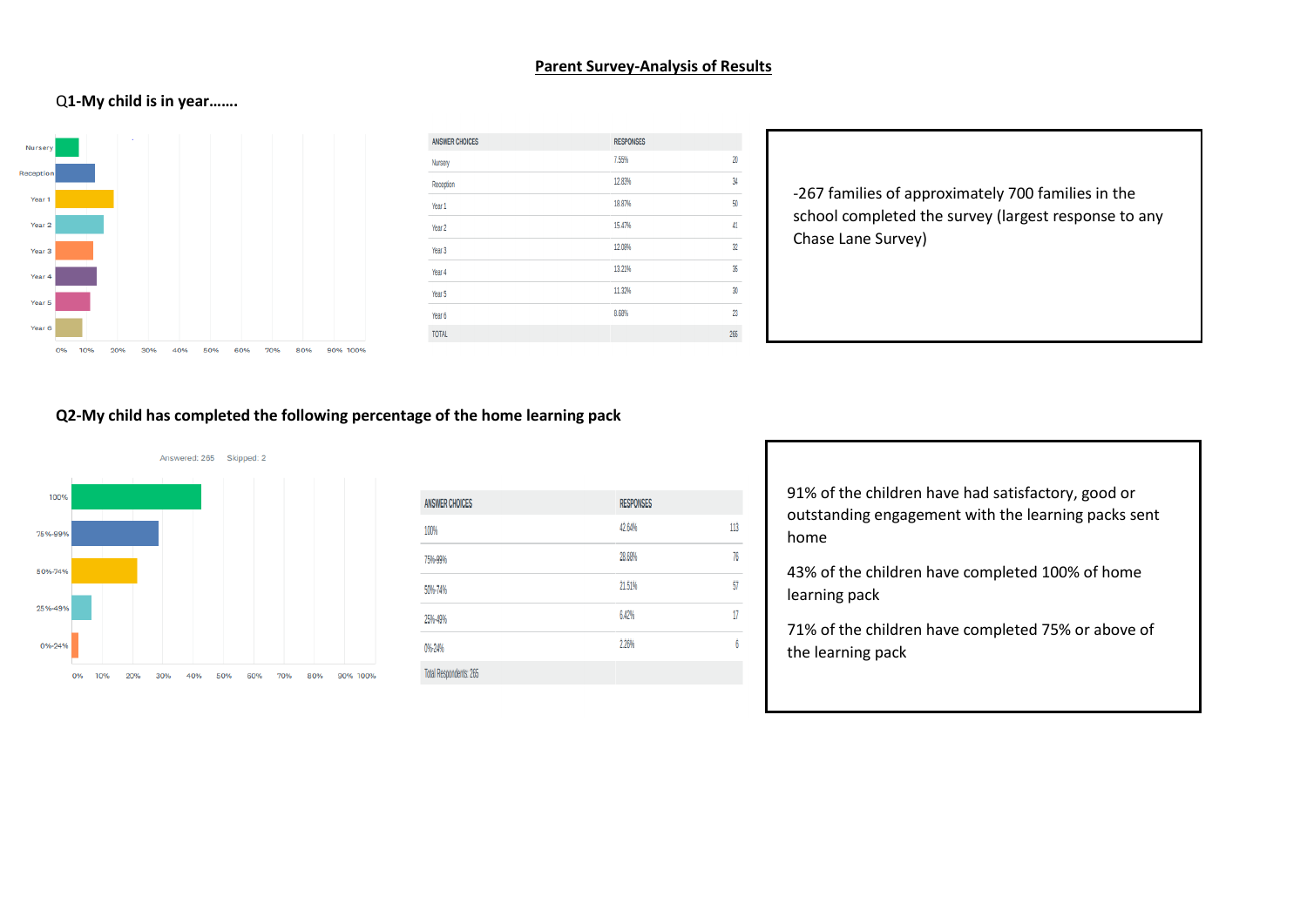#### **Q3-My child receives daily maths tasks?**



| <b>ANSWER CHOICES</b>      | <b>RESPONSES</b> |     |
|----------------------------|------------------|-----|
| Strongly agree             | 40.31%           | 104 |
| Agree                      | 44.57%           | 115 |
| Neither agree nor disagree | 9.30%            | 24  |
| <b>Disagree</b>            | 3.49%            | 9   |
| Strongly disagree          | 2.33%            | 6   |
| <b>TOTAL</b>               |                  | 258 |

-85% agree or strongly agree that daily maths tasks are being set

- 100% of the teachers are setting daily maths tasks

- Point to note about this data- 15 people have either disagreed or strongly disagreed. Please be aware this survey was sent to all parents, neither Reception or Nursery have Mathletics accounts this could be the reason for some of the negative responses.

**Q4-My child receives daily purple mash tasks?**



| <b>ANSWER CHOICES</b>      | <b>RESPONSES</b> |                 |
|----------------------------|------------------|-----------------|
| Strongly agree             | 41.25%           | 106             |
| Agree                      | 43.97%           | 113             |
| Neither agree nor disagree | 8.17%            | $\overline{21}$ |
| <b>Disagree</b>            | 4.67%            | 12              |
| Strongly disagree          | 1.95%            | 5               |
| <b>TOTAL</b>               |                  | 257             |
|                            |                  |                 |

-85% agree that the children receive daily purple mash tasks

- 100% of the teachers are setting purple mash tasks

- Point to note about this data- 17 people have either disagreed or strongly disagreed. Please be aware this survey was sent to all parents, neither Reception or Nursery had Purple Mash accounts at the time of survey, this could be the reason for some of the negative responses.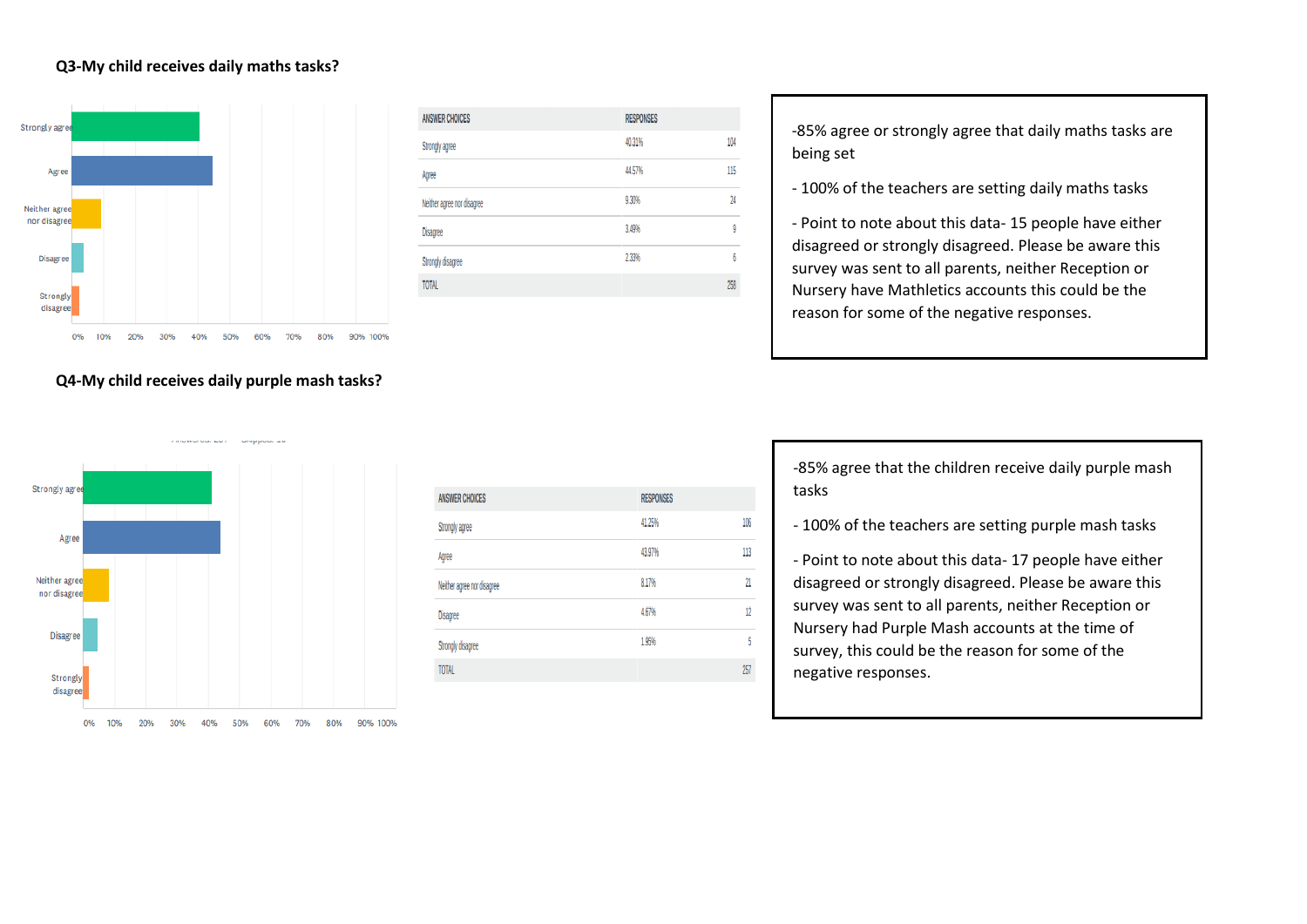### **Q5-I feel that my child is receiving an appropriate amount of home learning?**



| <b>ANSWER CHOICES</b>      | <b>RESPONSES</b> |     |
|----------------------------|------------------|-----|
| Strongly agree             | 22.64%           | 60  |
| Agree                      | 52.45%           | 139 |
| Neither agree nor disagree | 17.36%           | 46  |
| <b>Disagree</b>            | 6.04%            | 16  |
| Strongly disagree          | 1.51%            | 4   |
| <b>TOTAL</b>               |                  | 265 |

75% of parents are in agreement that their child receives an appropriate amount of home learning. If we include those parents who neither disagree or agree this figures rises to 92%

In weekly parent communication 24/4/20- Headteacher asked any parents who had concerns to contact the school so they can help

School has given the opportunity to all families to borrow an Ipad

#### **Q6-Home learning is at the correct level for my child**



| <b>ANSWER CHOICES</b>      | <b>RESPONSES</b>                 |
|----------------------------|----------------------------------|
| Strongly agree             | 16.54%<br>44                     |
| Agree                      | 138<br>51.88%                    |
| Neither agree nor disagree | 56<br>21.05%                     |
| <b>Disagree</b>            | 9.02%<br>$\overline{\mathbf{2}}$ |
| Strongly disagree          | 1.50%<br>4                       |
| <b>TOTAL</b>               | 266                              |
|                            |                                  |

89% of the parents agree or neither agree/disagree that home learning is at the correct level

11% have raised concerns about this and two parents have taken up the offer to contact the school. The concerns raised were specifically about reading and young children. This was addressed in Headteacher weekly communication 4/5/20 sent to all families.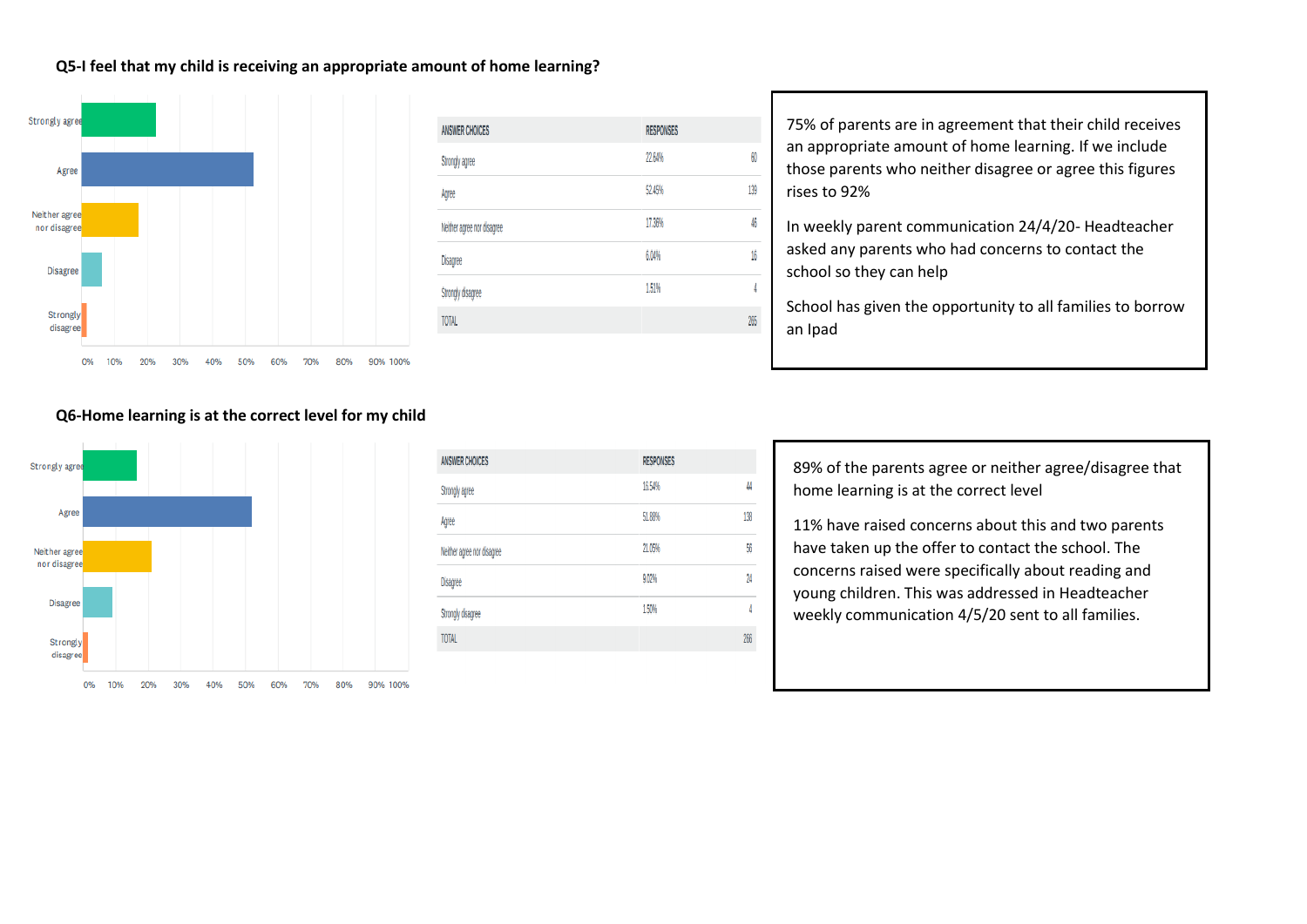## **Q7-The school is communicating regularly**



| <b>ANSWER CHOICES</b>      | <b>RESPONSES</b> |
|----------------------------|------------------|
| Strongly agree             | 96<br>36.23%     |
| Agree                      | 125<br>47.17%    |
| Neither agree nor disagree | 34<br>12.83%     |
| <b>Disagree</b>            | 7<br>2.64%       |
| Strongly disagree          | 3<br>1.13%       |
| <b>TOTAL</b>               | 265              |

-Communicating with parents is currently one of the schools Ofsted targets\*

96% of parents are satisfied or better with the current levels of communications

*\*Systematic consultation with parents is developed further to gain feedback on the effectiveness of the school's work*

**Q8-My child has been taught ways to stay safe during the coronavirus pandemic**



| <b>ANSWER CHOICES</b>      | <b>RESPONSES</b>         |
|----------------------------|--------------------------|
| Strongly agree             | 112<br>42.26%            |
| Agree                      | 123<br>46.42%            |
| Neither agree nor disagree | $\overline{24}$<br>9.06% |
| <b>Disagree</b>            | 1.51%<br>4               |
| Strongly disagree          | 2<br>0.75%               |
| <b>TOTAL</b>               | 265                      |

98% of parents are satisfied or better that their child has been taught how to stay safe during the coronavirus pandemic